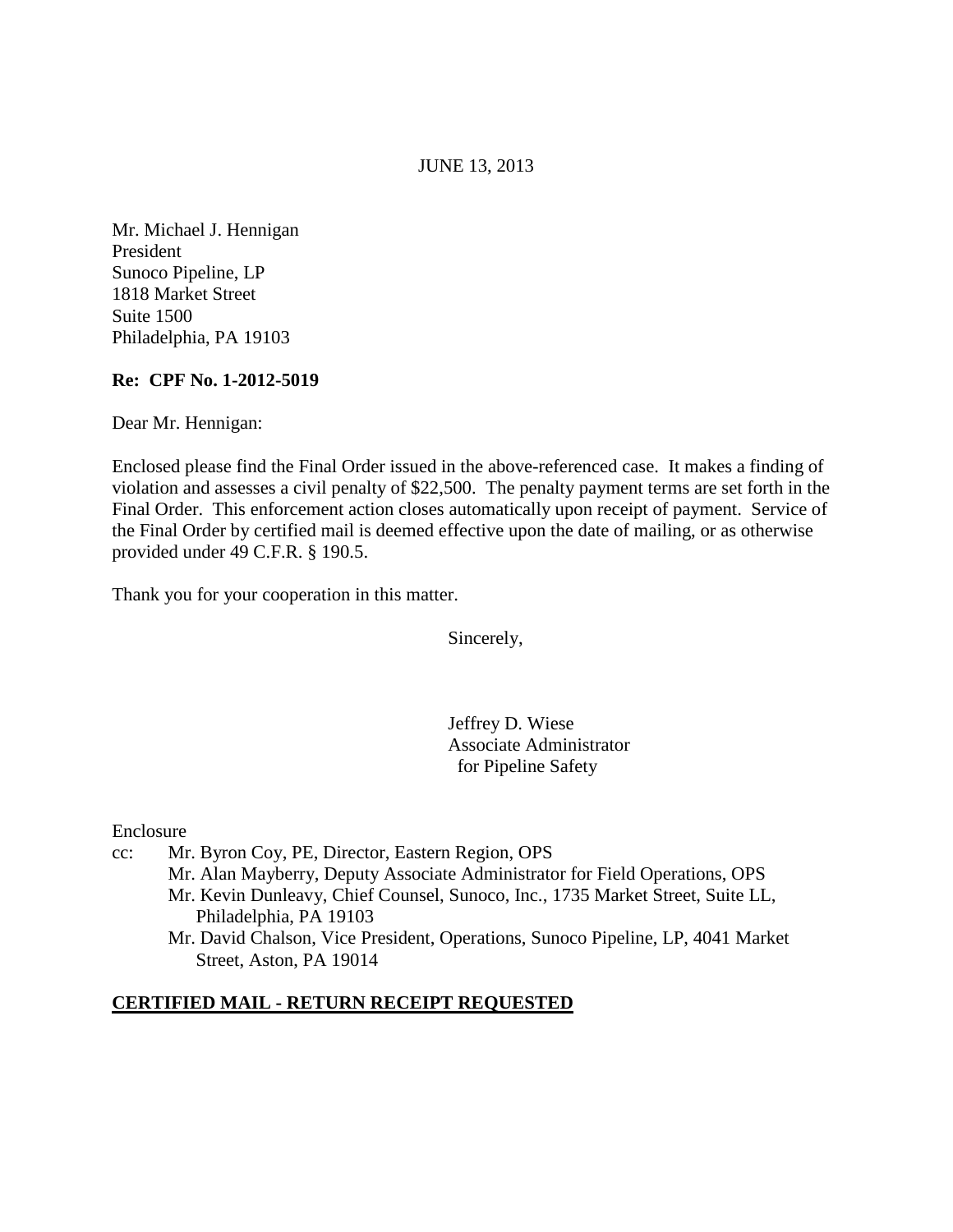### **U.S. DEPARTMENT OF TRANSPORTATION PIPELINE AND HAZARDOUS MATERIALS SAFETY ADMINISTRATION OFFICE OF PIPELINE SAFETY WASHINGTON, D.C. 20590**

 **) In the Matter of )** 

**\_\_\_\_\_\_\_\_\_\_\_\_\_\_\_\_\_\_\_\_\_\_\_\_\_\_\_\_\_\_\_\_\_\_\_\_** 

 **)** 

 **)** 

**\_\_\_\_\_\_\_\_\_\_\_\_\_\_\_\_\_\_\_\_\_\_\_\_\_\_\_\_\_\_\_\_\_\_\_\_)** 

Sunoco Pipeline, LP, 2012-5019

**Respondent. )** 

# **FINAL ORDER**

Pursuant to 49 U.S.C. § 60117, a representative of the Pipeline and Hazardous Materials Safety Administration (PHMSA), Office of Pipeline Safety (OPS), conducted an investigation of an incident involving the hazardous liquid pipeline system operated by Sunoco Pipeline, LP (Sunoco or Respondent), in Sharon Hill, Pennsylvania. The accident occurred at Sunoco's Darby Creek Tank Farm (DC Tank Farm), a large crude-oil storage terminal serving the company's Philadelphia refinery.<sup>1</sup> The company operates over 7,500 miles of hazardous liquid pipelines in 14 states.<sup>2</sup>

The investigation revealed that on February 8, 2011, corrosion on the bottom of one of the DC Tank Farm's breakout tanks caused a crude oil spill, resulting in a loss of approximately 38 barrels (Failure).<sup>3</sup> According to the company, the spill was identified by its local operating personnel, was wholly contained on its property, and caused soil, but not water, contamination.<sup>4</sup>

After reviewing Respondent's accident reports describing the Failure, the Director, Eastern Region, OPS, issued to Respondent, by letter dated November 6, 2012, a Notice of Probable Violation and Proposed Civil Penalty (Notice). In accordance with 49 C.F.R. § 190.207, the Notice proposed finding that Sunoco had violated 49 C.F.R. § 195.54(b) and proposed assessing a civil penalty of \$22,500 for the alleged violation.

Sunoco responded to the Notice by email dated December 4, 2012 (Response). The Response

 $\overline{a}$ 

<sup>1</sup> Sunoco Logistics, Terminal Facilities, *available at* http://www.sunocologistics.com/Customers/Business-Lines/Terminal-Facilities/54/ (last accessed May 20, 2013).

<sup>2</sup> Sunoco Logistics, Integrity Management Plan, *available at* http://www.sunocologistics.com/Public-Awareness/Pipeline-Integrity/Integrity-Management-Plan/111/ (last accessed May 20, 2013).

<sup>&</sup>lt;sup>3</sup> Pipeline Safety Violation Report (Violation Report), (Nov. 6, 2012) (on file with PHMSA) at app. A 1, 5-7.

<sup>4</sup> Violation Report at app. A 2-3.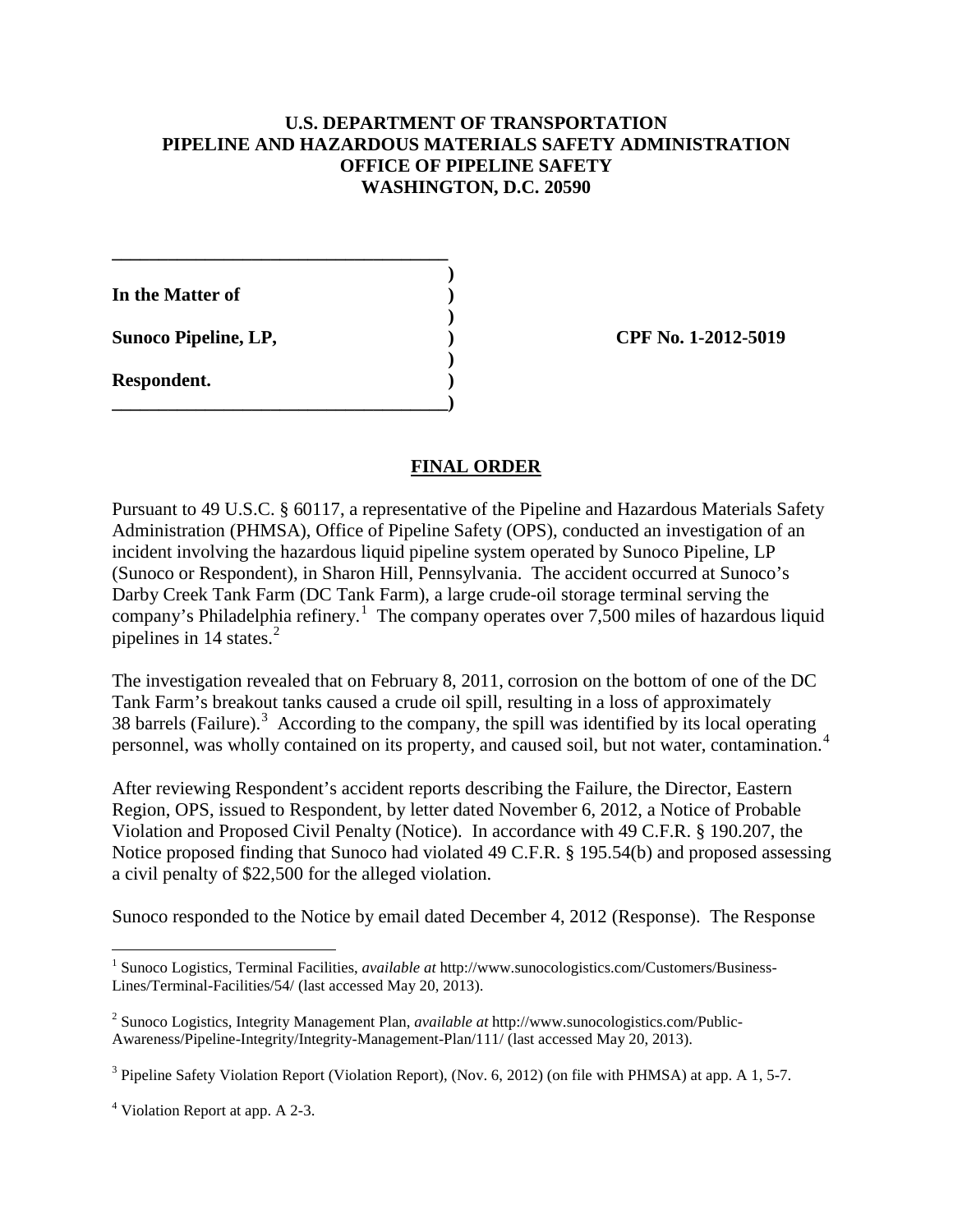did not contest the allegation of violation and indicated Sunoco's intention to pay the proposed penalty. Respondent did not request a hearing and therefore has waived its right to one.

# **FINDING OF VIOLATION**

In the Response, Sunoco did not contest the allegation in the Notice that it violated 49 C.F.R. Part 195, as follows:

**Item 1:** The Notice alleged that Respondent violated 49 C.F.R. § 195.54, which states:

## **§ 195.54 Accident reports.**

(a) Each operator that experiences an accident that is required to be reported under § 195.50 must, as soon as practicable, but not later than 30 days after discovery of the accident, file an accident report on DOT Form 7000–1.

(b) Whenever an operator receives any changes in the information reported or additions to the original report on DOT Form 7000-1, it shall file a supplemental report within 30 days.

The Notice alleged that Respondent violated 49 C.F.R. § 195.54(b) by failing to submit a timely supplemental report after receiving changes or additions to the information contained in its original accident report. Specifically, the Notice alleged that on March 7, 2011, Sunoco submitted an original accident report describing the Failure but without identifying its cause. Based on a subsequent out-of-service inspection dated April 20, 2011, a Sunoco contractor identified the cause of the spill: a combination of topside corrosion, caused by a coating failure, and soilside corrosion that together produced a hole in the tank bottom.<sup>5</sup> Sunoco did not file a supplemental report with such additional information until April 30, 2012, roughly 11 months after the deadline for filing a supplemental accident report.

Respondent did not contest this allegation of violation. Accordingly, based upon a review of all of the evidence, I find that Respondent violated 49 C.F.R. § 195.54(b) by failing to submit a supplemental report within 30 days of receiving changes or additions to the information contained in its original accident report.

This finding of violation will be considered a prior offense in any subsequent enforcement action taken against Respondent.

# **ASSESSMENT OF PENALTY**

Under 49 U.S.C. § 60122, Respondent is subject to an administrative civil penalty not to exceed \$100,000 per violation for each day of the violation, up to a maximum of \$1,000,000 for any related series of violations. In determining the amount of a civil penalty under 49 U.S.C. § 60122 and 49 C.F.R. § 190.225, I must consider the following criteria: the nature,

 $\overline{a}$ 

<sup>5</sup> Violation Report at app. B, page 5.